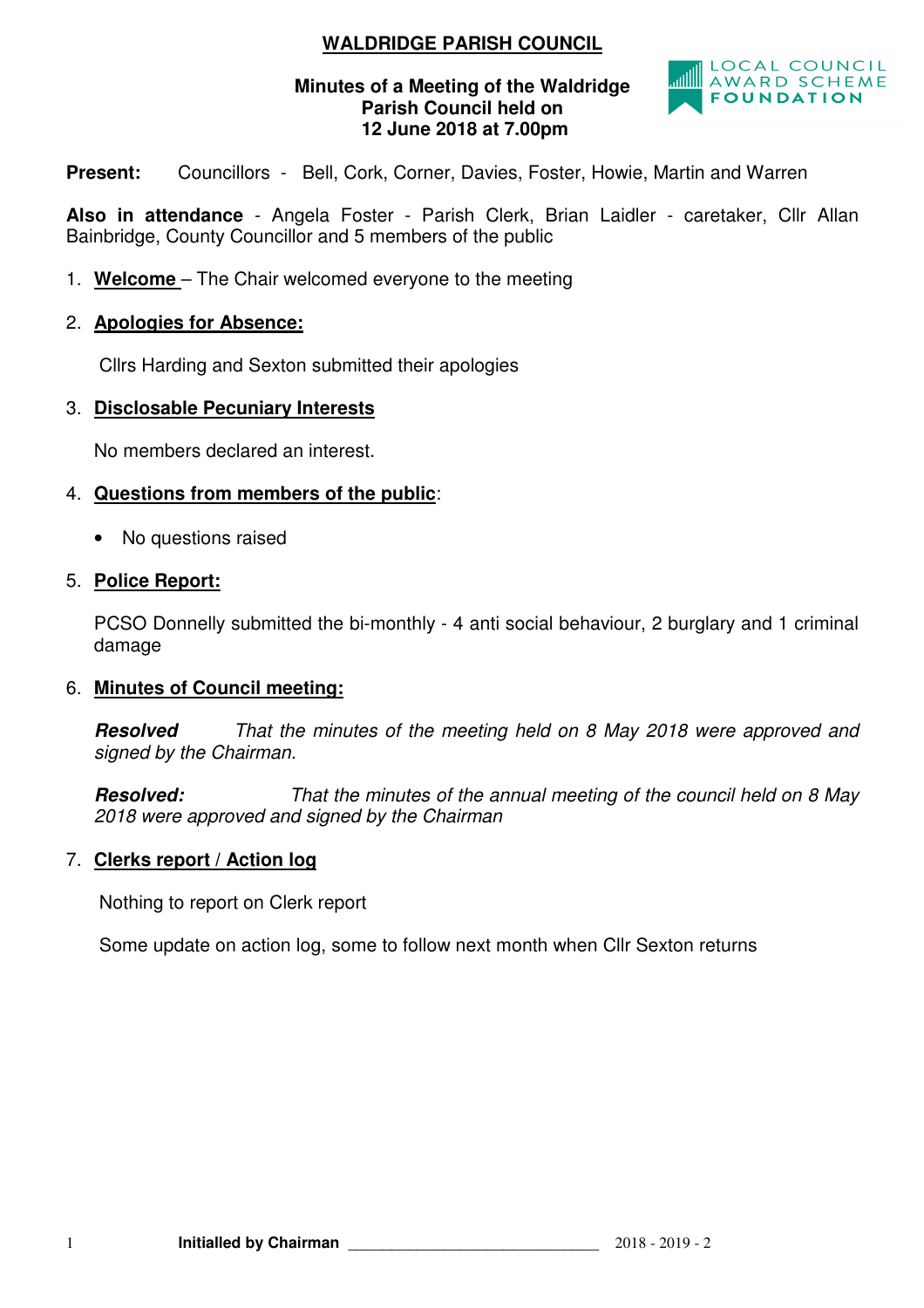## 8. **Parish Matters and on-going items**

a) **Allotments -** Members of the Allotment Association attended to request if plot holders who leave the parish are still able to keep their allotments, as it is written into the agreement that they cant, but the waiting list is small now and feel it would be a good idea to allow this. Also want to know what is covered by the Paris insurance.

**Resolved:** It was agreed to change the agreement to allow plot holders who leave the parish to remain, as long as they have kept their allotment in good order. The Clerk to check insurance cover

## b) **Planning applications received**

| DM/18/01308/FPA | 5 Long Burn Drive<br>Chester-le-Street<br>DH <sub>2</sub> 2XE                             | First floor extension above garage to side                                                                                                                                                                                                                                  |
|-----------------|-------------------------------------------------------------------------------------------|-----------------------------------------------------------------------------------------------------------------------------------------------------------------------------------------------------------------------------------------------------------------------------|
| DM/18/01286/LB  | <b>Waldridge Hall Farm</b><br><b>Hauxley Drive</b><br>Chester-le-Street<br><b>DH2 3SL</b> | Installation of 2x conservation rooflights in rear<br>offshoot, replacement of timber casement window<br>with operational timber sliding sash window and<br>replacement of panelled timber door with timber<br>glazed door to same style in porch on northern<br>elevation. |

**Resolved:** To recommend approval

## c) **To consider any planning applications received after the agenda was published.**

- None received
- d) **County Councillors report** Cllr Bainbridge gave an update on the following:
	- Birch View is still ongoing, Cllr Bainbridge is waiting for Barratt homes to transfer some land so DCC can adopt.

**Resolved:** Report noted

- e) **Action plan** An update of the action plan was discussed, updating the toilet and room was discussed by Cllr Bell. He will provide quotes for the next meeting and this will be put on the agenda and get colour swatches of flooring. Cllr Davies to get quotes for white boards.
- f) **Working Group** Cllr Warren to advertise Telly Tubby walk. The temporary events notice is received back from DCC.
- g) **Update from Facebook**  One resident wishes to know who owns the land next to the flats. Cllr Warren will contact the resident.
- h) **Grants / Fundraising**  No update on any funding
- 2 **Initialled by Chairman** \_\_\_\_\_\_\_\_\_\_\_\_\_\_\_\_\_\_\_\_\_\_\_\_\_\_\_\_\_ 2018 2019 2 i) **Annual report - clippings -** The Clerk submitted the Annual report and Clippings for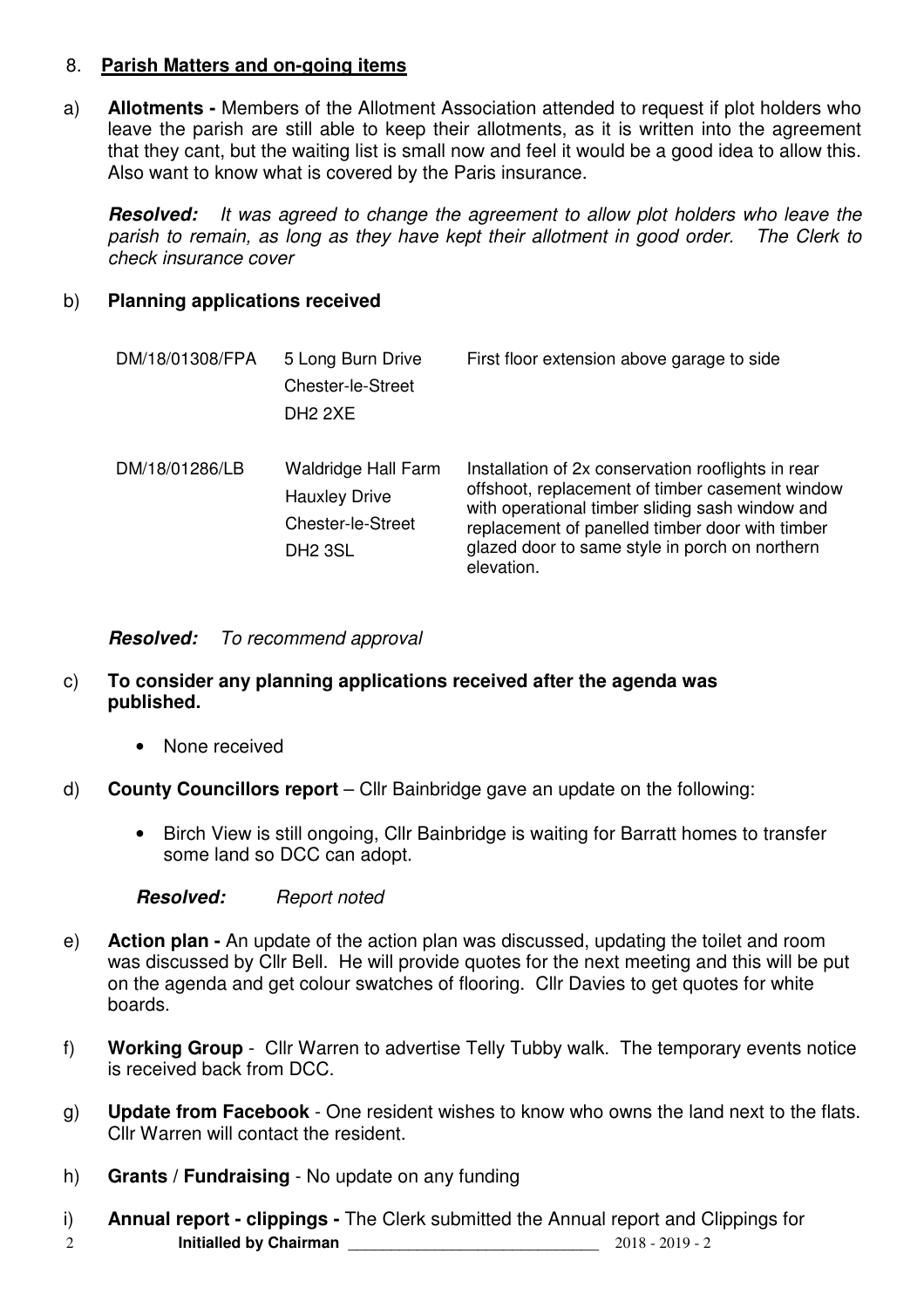approval. To note printers costs have risen to £190

**Resolved -** It was agreed to put annual report on website and go to print with clippings. The cost was approved.

j) **Beat the Bounds -** All final arrangements were discussed

**Resolved:** All arrangements agreed

- k) **Children's play area**  Cllr Howie gave an update of what play equipment she has received quotes for, they are coming in at approx £16,000. The budget was only £5,000 so funding needs to be sought.
- l) **Website design**  The website designer has submitted a cost of £330 to update the website

**Resolved:** It was agreed to ask for samples of what the new website will look like before decision is made

## m) **Fitness equipment / Millennium Green / goal posts / fun hoop monthly inspections –**

The Caretaker gave a verbal report, the surfer has problems with the stoppers which cant be fixed easily. Wicksteed have suggested doing the inspection and fixing stoppers at same time, the cost would be £45 plus materials, but the timescale would be approx 6 weeks

**Resolved:** It was agreed as this is classed as an urgent problem to ask them to come out to fix urgently.

n) **General Data Protection Regulations** - The Clerk submitted the remaining policies for approval, social media, document retention and privacy impact assessment

**Resolved:** All policies were adopted and agreed to put on website.

- o) **Timetable of training events** CDALC forthcoming events (if any)
	- Nothing received
- p) **Wood and metal sculptures** A cost of £125 was received to re varnish wood sculptures. It was suggested looking at painting the metal sculptures on the Millennium Green

**Resolved:** It was agreed to get wood sculptures re varnished. Cllr Davies to get costs to get metal ones cleaned and painted.

q) **Dog chipping -** It was suggesting purchasing a dog chipper to keep in the rooms as a cost of £50, this is due to the large amount of pets that are found in the parish. Cllrs Davies, Warren and Harding will be available to carry this out.

**Resolved:** It was agreed to purchase the dog chipper

r) **WW1 event** - Cllr Howie has been in touch with the school to arrange re-enacting. Funding available to apply for extra silhouettes.

**Resolved:** It was agreed to see if can apply for a grant to purchase extra silhouettes

3 **Initialled by Chairman** \_\_\_\_\_\_\_\_\_\_\_\_\_\_\_\_\_\_\_\_\_\_\_\_\_\_\_\_\_ 2018 - 2019 - 2 s) **Seats -** Cost of seats were discussed, ranging from £300 to £600, 3 different locations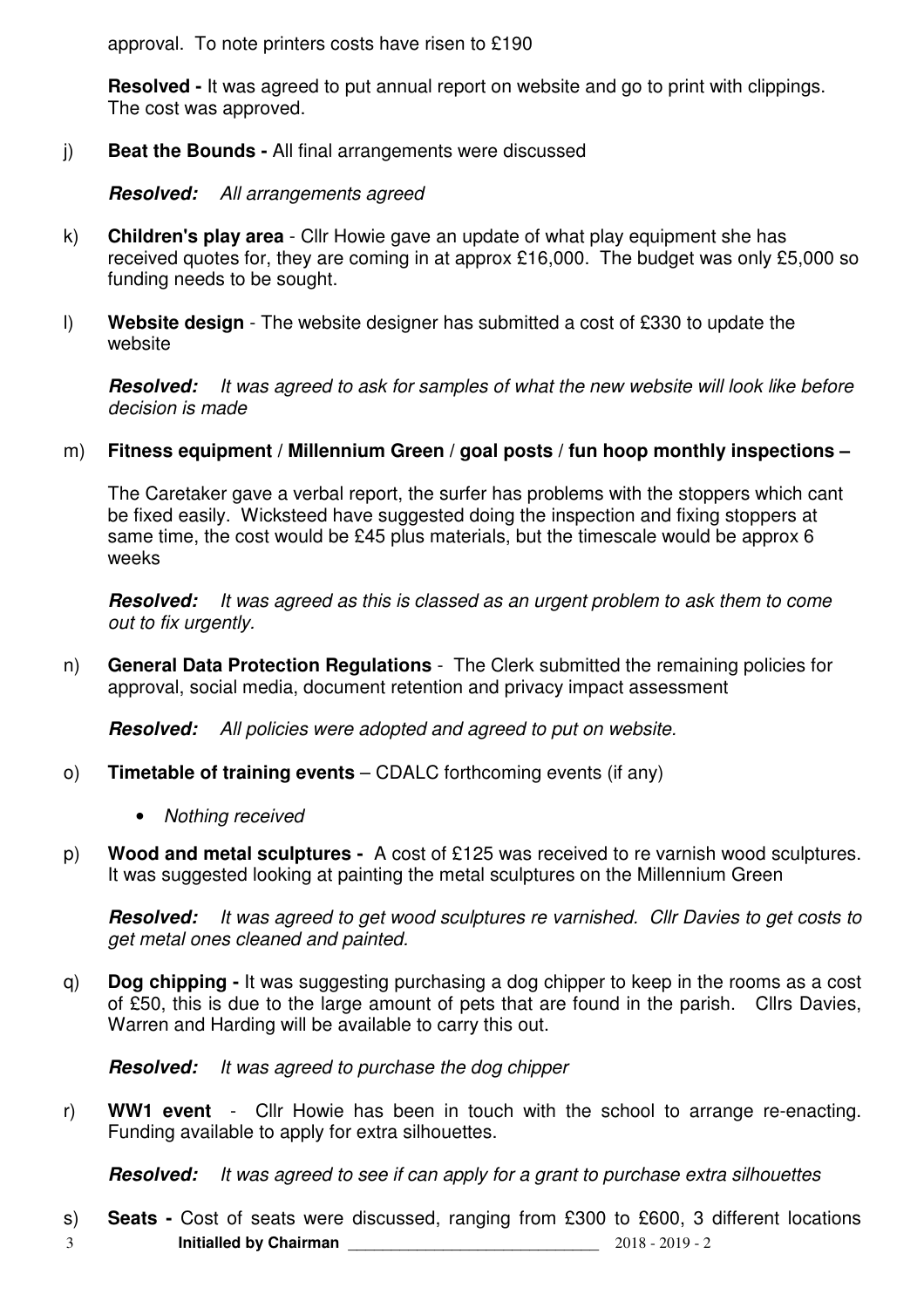were discussed.

**Resolved:** It was agreed to purchase 3 of the £300 seats from Marmax for the 3 locations. To discuss one extra seat on C11, to discuss at next meeting.

- t) **Welcome sign and notice board**  To note both can be put on the same application. The Clerk to continue to work on this.
- u) **Friends of Congburn Woods**  Cllr Davies gave an update. It was suggested removing this item from the agenda and only putting on if any update available.

**Resolved:** It was agreed to remove this item, any updates to be emailed to the councillors for information

- v) **Policy review**  (if any to be reviewed/adopted)
	- Co-option
	- Training

**Resolved**: Co-option policies was adopted and training approved

## w) **Correspondence received**

- Nothing received
- x) **Correspondence received after agenda published** (to note only)
	- The Clerk submitted her resignation she noted she would continue to work until October, she will arrange all paperwork for the next meeting.

## y) **Waldridge in Bloom working group update –**

Cllr Cork gave an update - he noted a lot of plants have been stolen. Ordering winter bedding was discussed

**Resolved:** Update noted, it was agreed to order the plants at same price as last year of £2,321

z) **Funday -** The Clerk confirmed all bookings. Booking the Seven Stories at cost of £225 was confirmed. The cost of gazebo was discussed as one broke last year at cost of £80

**Resolved:** It was agreed to purchase one gazebo

aa) **AAP forum update -** The Chair of the AAP who was in attendance gave a quick update - It was suggested removing this item from the agenda

**Resolved:** It was agreed to remove this item, any updates to be emailed to the councillors for information

bb) **Urgent issues for noting** (Clerk to use delegated powers if necessary) **and any items Councillors wish to agenda for next meeting**